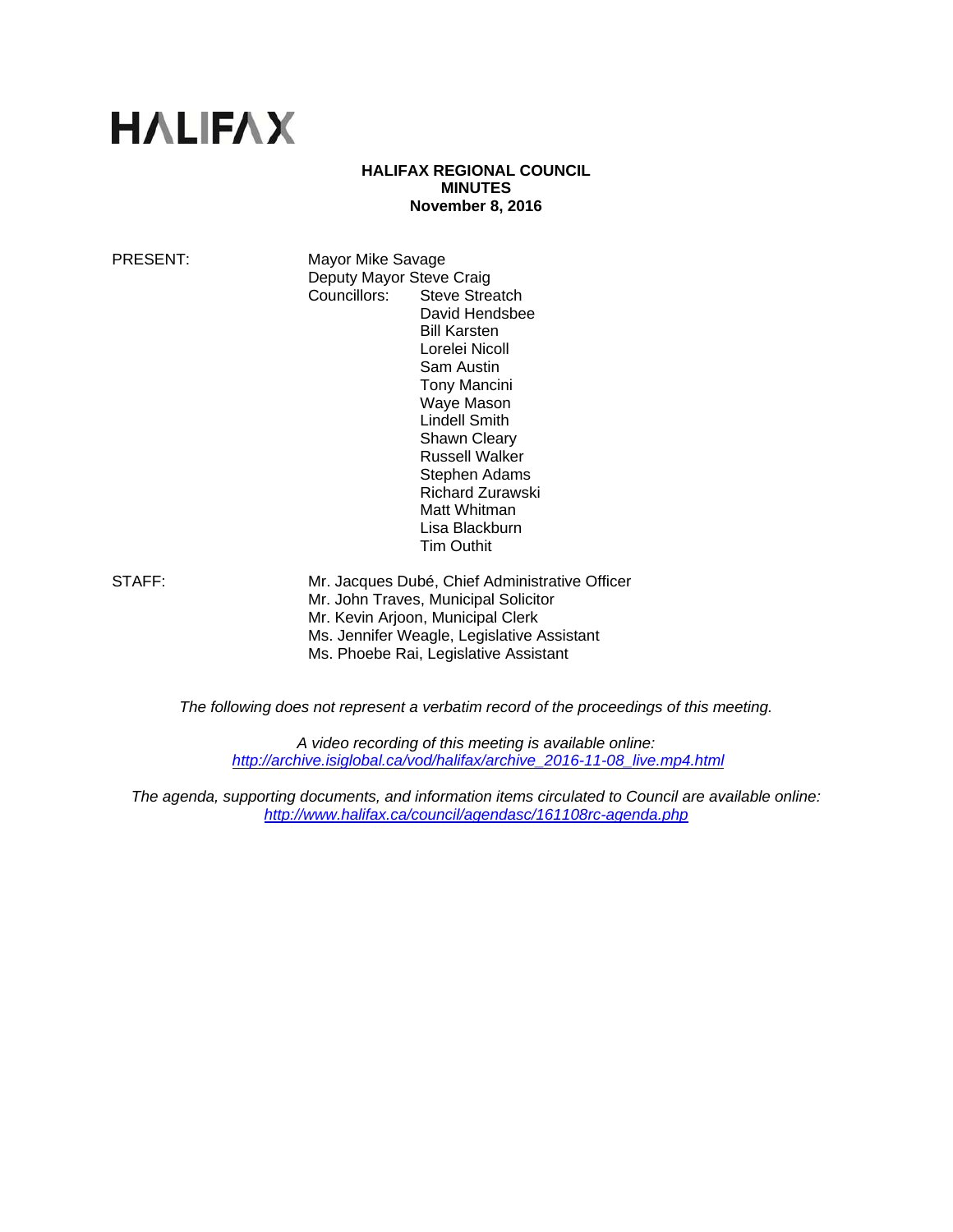*The meeting was called to order at 1:00 p.m., recessed at 2:33 p.m., and reconvened at 2:50 p.m. Council recessed at 5:15 p.m., reconvened at 6:00 p.m. and adjourned at 7:50 p.m.*

## **1. CALL TO ORDER**

The Deputy Mayor called the meeting to order at 1:00 p.m.

## **SWEARING IN CEREMONY – MAYOR**

Mr. Kevin Arjoon, Municipal Clerk and Returning Officer, performed the official Swearing-in of Mike Savage as Mayor of the Halifax Regional Municipality. Mayor Savage provided remarks of thanks.

Council stood for a moment of reflection.

## **SELECTION OF DEPUTY MAYOR**

Outgoing Deputy Mayor Whitman thanked Council for the opportunity.

Councillor Outhit nominated Councillor Craig as Deputy Mayor, seconded by Councillor Mason.

Deputy Mayor Whitman nominated himself for another term as Deputy Mayor, seconded by Councillor Adams.

A secret ballot was taken with results counted by Mr. John Traves, Municipal Solicitor. Mr. Traves announced that Councillor Craig has been elected as Deputy Mayor for the term running November 2016 to November 2017.

Deputy Mayor Craig thanked Council.

# **2. SPECIAL COMMUNITY ANNOUNCEMENTS & ACKNOWLEDGEMENTS**

Councillors noted a number of special community announcements and acknowledgements.

## **3. APPROVAL OF MINUTES – September 20 & October 4, 2016**

MOVED by Councillor Nicoll, seconded by Councillor Mancini

## **THAT the minutes of September 20 & October 4, 2016, be approved as circulated.**

## **MOTION PUT AND PASSED.**

## **4. APPROVAL OF THE ORDER OF BUSINESS AND APPROVAL OF ADDITIONS AND DELETIONS**

Additions:

17.1 Councillor Adams – Harrietsfield Water Treatment Systems

At the request of Councillor Hendsbee, Council agreed to defer item 14.1.8 Review of Reports to the end of the meeting.

MOVED by Councillor Whitman, seconded by Councillor Mason

# **THAT the agenda be approved as amended.**

Two-third majority vote required.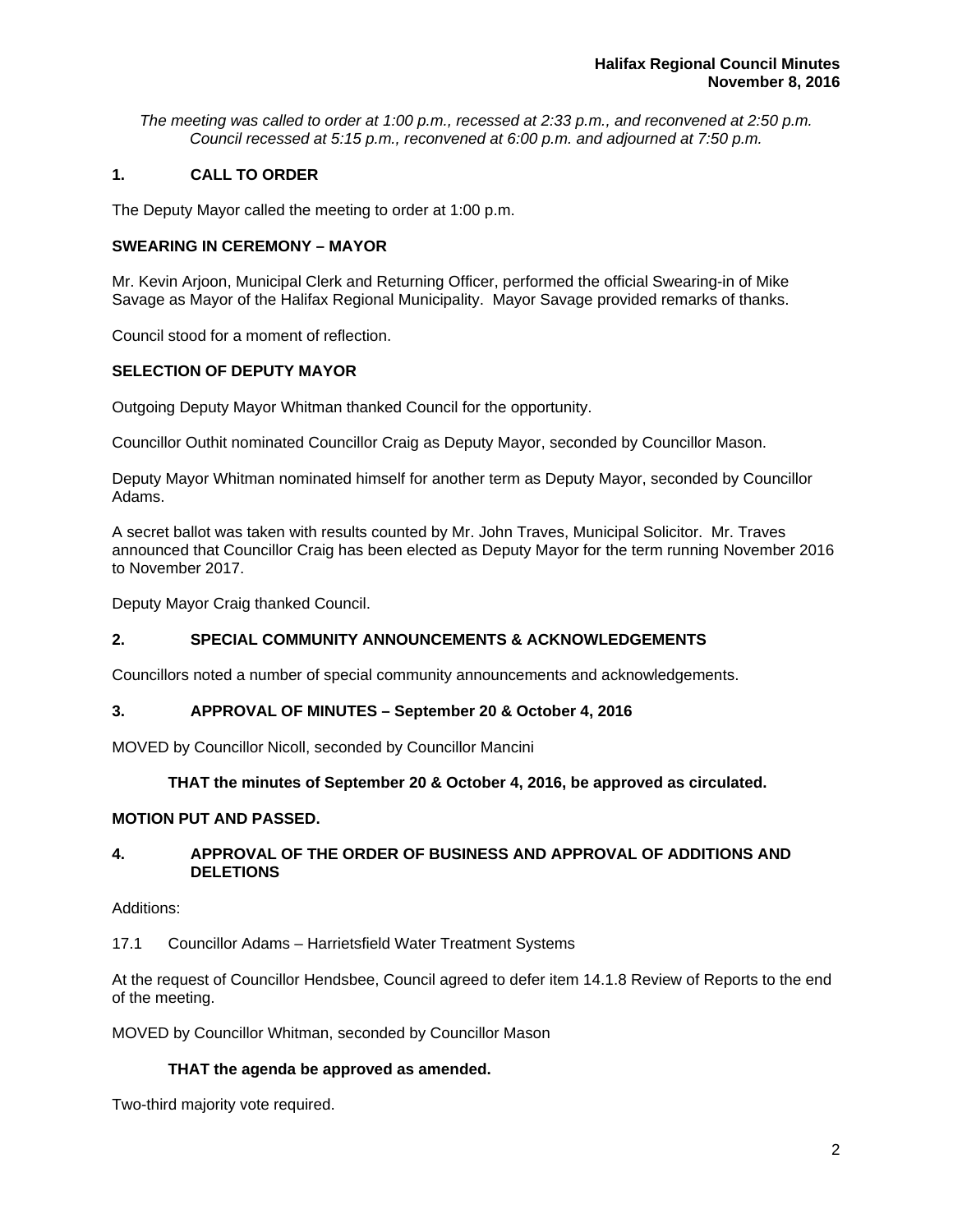# **MOTION PUT AND PASSED.**

- **5. BUSINESS ARISING OUT OF THE MINUTES NONE**
- **6. CALL FOR DECLARATION OF CONFLICT OF INTERESTS NONE**
- **7. MOTIONS OF RECONSIDERATION NONE**
- **8. MOTIONS OF RESCISSION NONE**
- **9. CONSIDERATION OF DEFERRED BUSINESS NONE**
- **10. NOTICES OF TABLED MATTERS NONE**

## **11. PUBLIC HEARINGS**

**11.1 Proposed Administrative Order SC-83,** Declaration of Surplus Property and Street Closure – Parcel DS-2, Doyle Street, Halifax

Public hearings were held at 6:00 p.m. Refer to page 10.

**11.2 Case 20224 –** Amendments to the Sackville Municipal Planning Strategy, Sackville Land Use By-Law, Sackville Drive Secondary Planning Strategy and Sackville Drive Land Use By-Law, 900 & 902 Sackville Drive, Lower Sackville

Public hearings were held at 6:00 p.m. Refer to page 11.

## **12. CORRESPONDENCE, PETITIONS & DELEGATIONS**

## **12.1 Correspondence**

The Clerk noted that correspondence was received for items: 14.1.10. This correspondence was circulated to Council.

For a detailed list of correspondence received refer to the specific agenda item.

## **12.2 Petitions - NONE**

## **13. INFORMATION ITEMS BROUGHT FORWARD – NONE**

## **14. REPORTS**

## **14.1 CHIEF ADMINISTRATIVE OFFICER**

## **14.1.1 Award – Tender 16-071 – Janitorial Services for Sackville Sports Stadium**

The following was before Council:

A staff recommendation report dated October 31, 2016.

MOVED by Deputy Mayor Craig, seconded by Councillor Karsten

**THAT Halifax Regional Council award Tender No. 16-071 Supply and Deliver Janitorial Services for the Sackville Sports Stadium, to the lowest bidder meeting specifications, Imperial Cleaning Services, for a three (3) year contract price of \$675,120 (HST fully refundable), with an option to renew for two additional one-year terms. Funding is**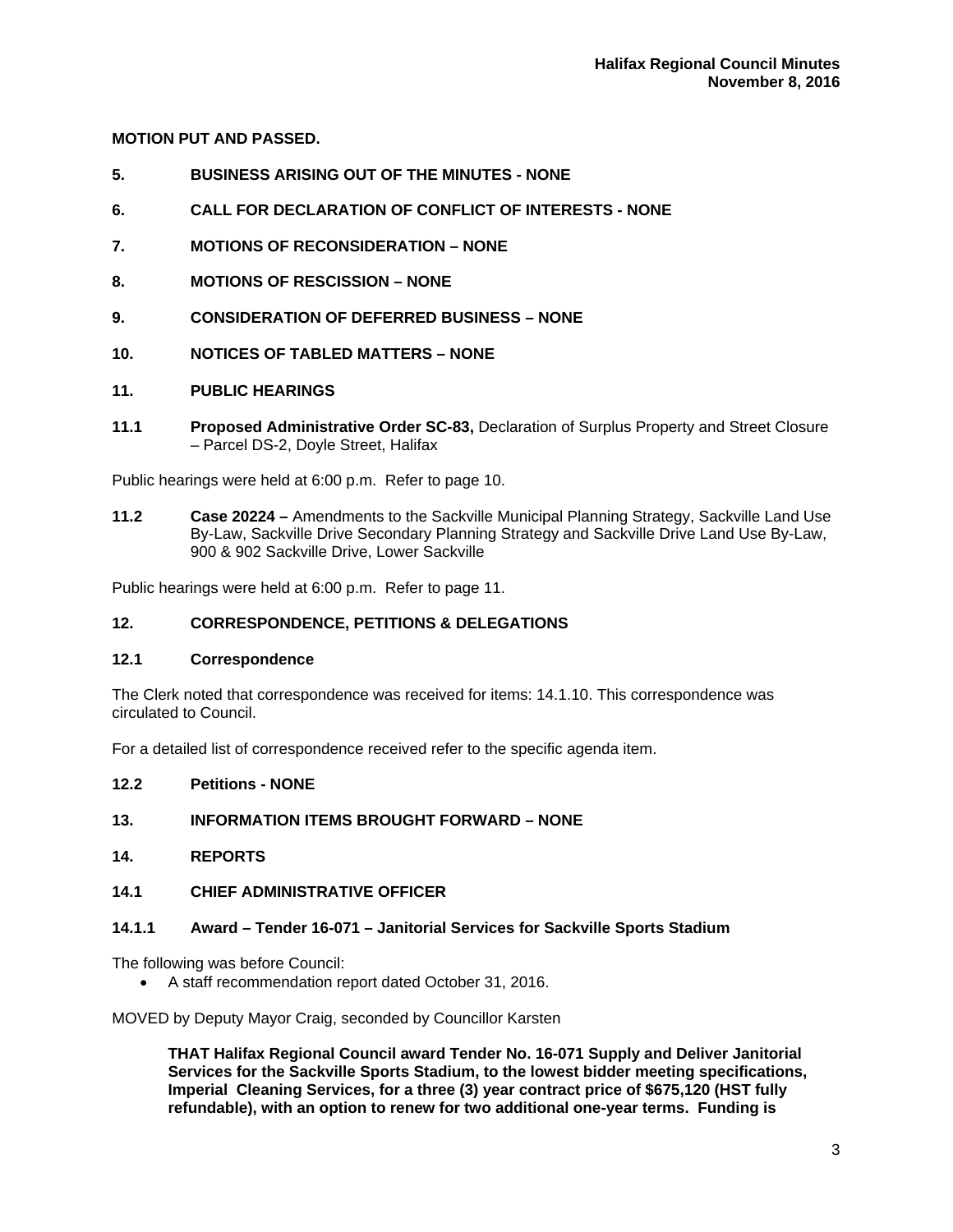**available from Operating Accounts Z112-6304 (janitorial services) and Z112-6407 (cleaning supplies) as outlined in the Financial Implications section of the report dated October 31, 2016.** 

## **MOTION PUT AND PASSED UNANIMOUSLY.**

## **14.1.2 Sole Source Award – Voith Schneider Propellers – Voith Canada Inc.**

The following was before Council:

A staff recommendation report dated October 7, 2016.

MOVED by Councillor Austin, seconded by Councillor Whitman

#### **THAT Halifax Regional Council:**

- **1. Award the Sole Source purchase of Voith Schneider propeller units for two new Halifax Transit ferries, for a total cost 1,760,940 Euros (the approximate cost at the date of this report with net HST included is equivalent to 2,706,691 CAD) to Voith Canada Inc, with funding from Project No. CM000001 – Ferry Replacement, as outlined in the Financial Implications section of the staff report dated October 7, 2016;**
- **2. Authorize and direct the CFO to enter into a hedging agreement on behalf of HRM with a chartered bank or other financial institution, to mitigate foreign exchange risk by locking in the full purchase price in Euros using Canadian dollars; and**
- **3. Approve an unbudgeted withdrawal from the Q551 ferry reserve in the amount of \$136,788 as outlined in the Financial Implications section of the staff report October 7, 2016.**

## **MOTION PUT AND PASSED UNANIMOUSLY.**

#### **14.1.3 Facility Rental Contract #12288 – Sackville Sports Stadium Arena – Sackville Minor Hockey**

The following was before Council:

A staff recommendation report dated October 17, 2016.

MOVED by Deputy Mayor Craig, seconded by Councillor Mason

**THAT Halifax Regional Council approve Contract #12288 (Attachment 1 of the staff report dated October 17, 2016) for a total ice rental value of \$166,393.50 with the Sackville Minor Hockey Association.** 

## **MOTION PUT AND PASSED UNANIMOUSLY.**

#### **14.1.4 Approval to Expand the Dartmouth Sportsplex**

The following was before Council:

A staff recommendation report dated October 12, 2016.

MOVED by Councillor Austin, seconded by Councillor Karsten

**THAT Halifax Regional Council direct the Mayor to write a letter to the Minister of Municipal Affairs requesting Governor in Council approval to expand the Dartmouth Sportsplex, as per attachment 1 of the staff report dated October 12, 2016.**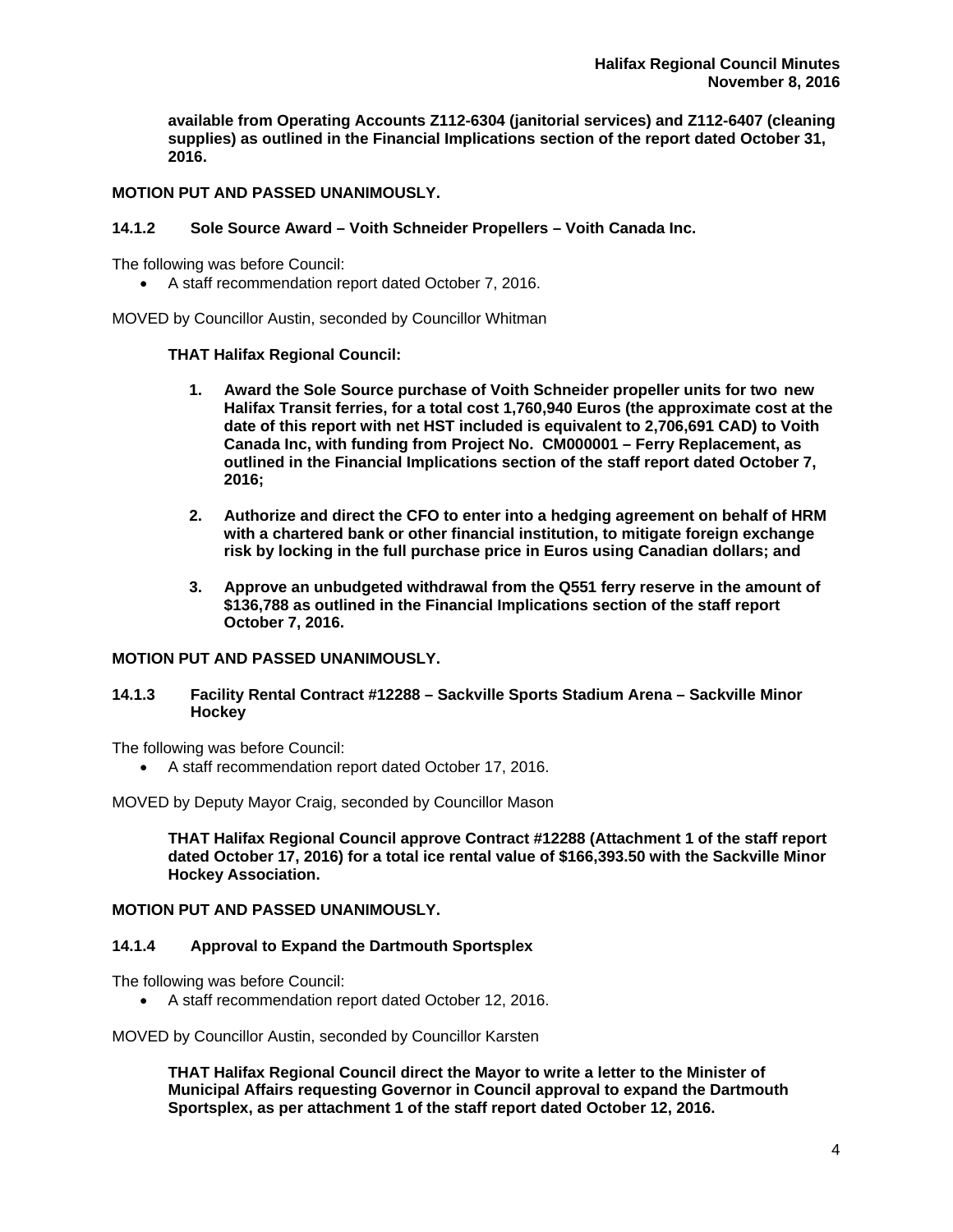## **MOTION PUT AND PASSED UNANIMOUSLY.**

## **14.1.5 Halifax Regional Municipality Charter Review Update**

The following was before Council:

A staff recommendation report dated September 16, 2016.

MOVED by Councillor Mason, seconded by Councillor Nicoll

## **THAT Halifax Regional Council direct staff to undertake public consultation on natural person and peace order and good government powers as part of the HRM Charter Review.**

## **MOTION PUT AND PASSED UNANIMOUSLY.**

## **14.1.6 Extension of Central Water Services Along Fall River Road**

The following was before Council:

A staff recommendation report dated September 30, 2016.

MOVED by Councillor Steve Streatch, seconded by Councillor Hendsbee

## **THAT Halifax Regional Council:**

- **1. Authorize a sole source award and reimbursement of an amount up to \$800,000 to the Halifax Regional Water Commission for the preliminary and detailed design and cost estimation for central water services to the Fall River Village Centre Designation (Map 1 & 2 of the staff report dated September 30, 2016);**
- **2. Initiate the process for amending the Regional Subdivision By-law to consider expanding the Water Service Area boundary to the Fall River Village Centre (Map 2 of the staff report dated September 30, 2016); and**
- **3. Direct staff to consult with property owners along the proposed water main route on a potential Local Improvement Charges (LIC) By-law for both phase 1a and 1b (Map 2 of the staff report dated September 30, 2016).**

## **MOTION PUT AND PASSED UNANIMOUSLY.**

**14.1.7 Proposed Amendments to Administrative Order 2014-007-ADM,** Respecting Grants to Professional Arts Organization – Peer Jury Review

The following was before Council:

A staff recommendation report dated October 17, 2016

MOVED by Councillor Mason, seconded by Councillor Mancini

## **THAT Halifax Regional Council:**

**1. Adopt the amendments to Administrative Order 2014-007-ADM, the Administrative Order on Grants to Professional Arts Organizations, as set out in Attachment B of the staff report dated October 17, 2016, to establish the peer jury review processes for the Interim Grants to Professional Arts Organization Program; and**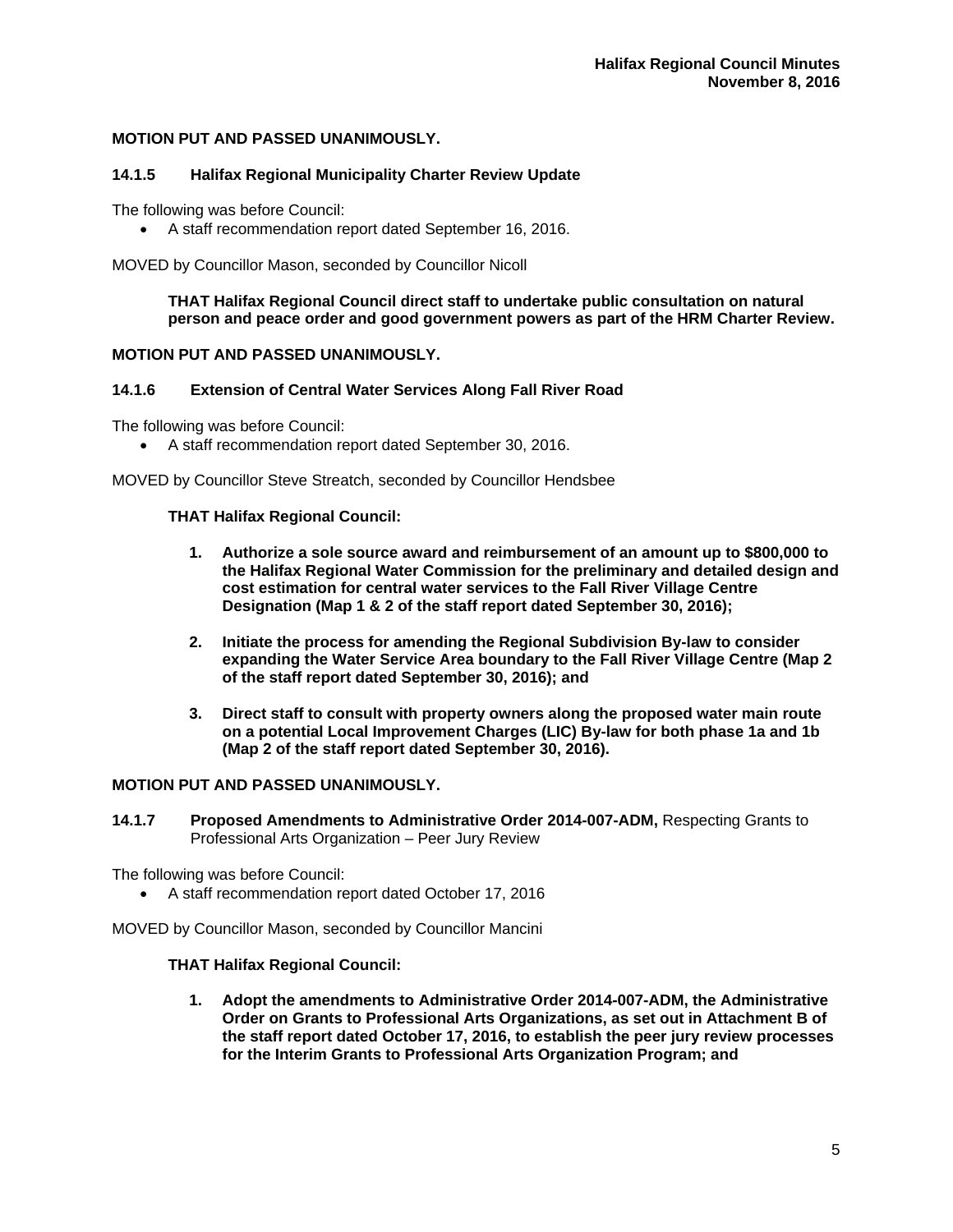**2. Direct staff to implement these changes to the Interim Grants to Professional Arts Organizations Program for incorporation within the 2017-2018 application and review process.** 

## **MOTION PUT AND PASSED UNANIMOUSLY.**

## **14.1.8 Review of Report Requests**

During the approval of the order of business, this item was deferred to the end of the meeting. Refer to page 15.

## **14.1.9 Scotiabank Centre Interim Management Agreement**

The following was before Council:

A staff recommendation report dated October 19, 2016.

MOVED by Councillor Mason, seconded by Councillor Walker

## **THAT Halifax Regional Council:**

- **1. Authorize the Mayor and Municipal Clerk to execute the Interim Agreement (Attachment 1 of the staff report dated October 19, 2016) with Trade Centre Limited for the continued management of the Scotiabank Centre; and**
- **2. Authorize the Chief Administrative Officer to execute any renewal(s) of the Interim Agreement (Attachment 1 of the staff report dated October 19, 2016).**

## **MOTION PUT AND PASSED UNANIMOUSLY.**

## **14.1.10 Stormwater Right-of-Way (ROW) Funding Options**

The following was before Council:

- A staff recommendation report dated October 11, 2016.
- Correspondence was received from Stacy Wentzell, Mary Fraser, Mr. & Mrs. Ed and Chris Ramsay, Lorena MacDonald, Robert Huish, Paul Collins, Adriana Uyterlinde, Philomena Murray, Elizabeth Hogue, and Boyd D. Long.
- Staff presentation dated November 8, 2016

A presentation was provided by Mr. Bruce Fisher, Manager of Financial Policy and Planning. A copy of the presentation is on file and online.

## MOVED by Councillor Mason, seconded by Councillor Nicoll

**THAT Regional Council direct staff to prepare the 2017-18 proposed budget with funding for the Stormwater Right-of-Way amount included in the calculation of the base General Tax Rate, as set out in option 1. a) of the discussion section of the staff report dated October 11, 2016.** 

Councillor Mason discussed the unintended consequences that arose from the initiation of the stormwater tax on Halifax Water bills in 2015, as outlined in the October 22, 2016 staff report. He asked Council to vote against the motion on the floor, and indicated that should the motion be defeated, he intends to put forward an alternate motion to implement an area rate in the water service as a tax rate on assessed value.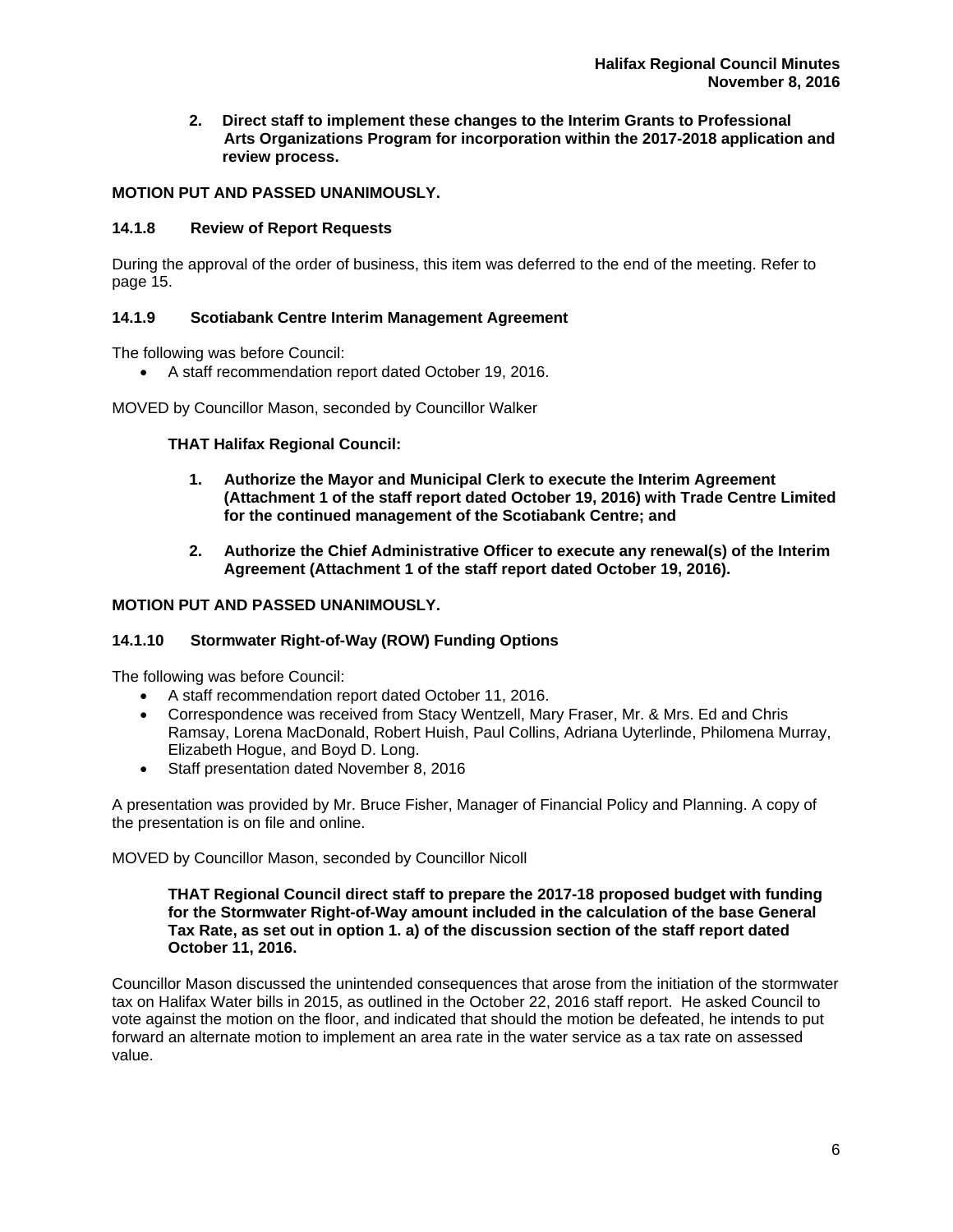Following a discussion of the October 11, 2016 staff report, Mr. John Traves, Municipal Solicitor, indicated that there would be no general powers within the *Halifax Regional Municipality Charter* to rebate the charge.

## **MOTION DEFEATED UNANIMOUSLY.**

MOVED by Councillor Mason, seconded by Councillor Streatch

**THAT Halifax Regional Council direct staff to prepare a report and recommendation in respect to funding the Stormwater Right-of-Way amount by way of an area rate on the assessed value of taxable properties within the Halifax Water service boundary and return to Council for consideration of the resulting report during the 2017-18 budget deliberations.** 

Mr. Traves indicated that as per section 59 (3) of *Administrative Order One*, the proposed alternate motion by Councillor Mason would defer this matter to the next meeting for a debate and vote, as it is a motion in opposition to the staff recommendation.

MOVED by Councillor Mason, seconded by Councillor Karsten

**THAT all further discussion, debate, and vote on this matter be deferred to the next meeting of Regional Council.** 

## **MOTION TO DEFER PUT AND PASSED.**

MOVED by Councillor Mason, seconded by Councillor Mancini

**THAT Halifax Regional Council direct staff to prepare a report and recommendation with respect to the options and financial implications of providing a reduction of residential taxes for the current 2016/2017 fiscal year for individuals who paid stacked stormwater right-of-way charges (being the owners of approximately 3724 properties) as described in the discussion section of the staff report dated October 11, 2016 and, as part of the report, staff draft an Administrative Order to implement such reduction, and return to Council for consideration of the resulting report.** 

Mr. Jacques Dubé, Chief Administrative Officer, advised that the requested report would not be ready for the next Council meeting.

**MOTION PUT AND PASSED.** (14 in favour, 3 against)

In favour: Mayor Savage, Deputy Mayor Craig, and Councillors Streatch, Hendsbee, Nicoll, Austin, Mancini, Mason, Smith, Cleary, Adams, Zurawski, Blackburn, and Outhit.

Against: Councillors Karsten, Walker, and Whitman.

## **14.2 AUDIT AND FINANCE STANDING COMMITTEE**

## **14.2.1 Award - Tender No. 16-081, Two (2) 2016 Model Refuse Transfer Trailers c/w Top Opening Door and Auxiliary Gasoline Engine**

The following was before Council:

A staff recommendation report dated October 11, 2016.

MOVED by Councillor Karsten, seconded by Councillor Hendsbee

## **THAT Halifax Regional Council:**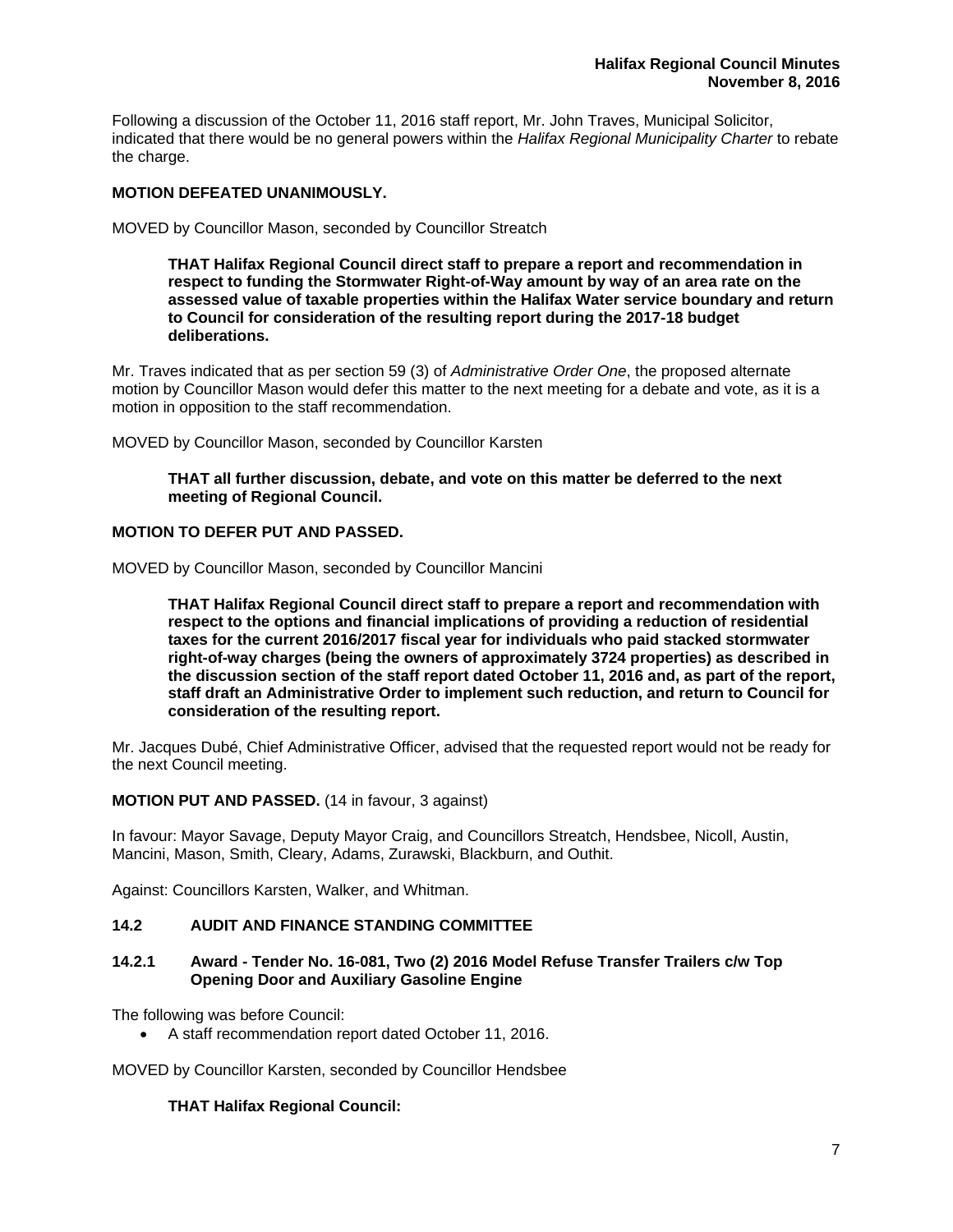- **1. Award Tender No. 16-081, Two (2) 2016 Model Refuse Transfer Trailers c/w Top Opening Door and Auxiliary Gasoline Engine to the lowest bidder meeting specifications, Spector Manufacturing Inc. for a Total Estimated Tender Price of \$270,794 (Canadian funds, net HST included) for two (2) trailers, at estimated exchange rates, with funding from Account CW000003, Rural Depot.**
- **2. Approve a budget increase of \$140,000 to Project Account CW000003 Rural Depot.**
- **3. Approve an unbudgeted withdrawal in the amount of \$140,000 from the Obligation Reserve – Solid Waste Facility Reserve, Q556 as outlined in the Financial Implications section of the staff report dated September 13, 2016.**

## **MOTION PUT AND PASSED UNANIMOUSLY.**

## **14.2.2 Hammonds Plains - Bluewater Pre-Design Study**

The following was before Council:

A staff recommendation report dated October 11, 2016.

MOVED by Councillor Outhit, seconded by Councillor Whitman

## **THAT Halifax Regional Council:**

- **1. Approve a budget increase of \$50,000 to Project Account No. CR000001 Storm Sewer Upgrades with no change to the net budget to reflect costs that will be recovered as cost sharing is received from Halifax Water.**
- **2. Approve the allocation of \$100,000 (net HST included) in Project Account No. CR000001 - Storm Sewer Upgrades for a pre-design study to alleviate regular flooding concerns along the Hammonds Plains Road at Bluewater Road.**

## **MOTION PUT AND PASSED UNANIMOUSLY.**

## **14.2.3 Additional Funding for Snow Removal Program for Seniors and Persons with Disabilities**

The following was before Council:

A staff recommendation report dated October 11, 2016.

MOVED by Councillor Streatch, seconded by Councillor Whitman

**THAT Halifax Regional Council approve an increase to the Snow Removal Program for Seniors and Persons with Disabilities (The Program) in an amount up to \$200,000, for a total 2016/17 operating budget of up to \$600,000, with funding to be found through operating efficiencies within Transportation and Public Works, or if operating efficiencies cannot be achieved, through the Risk Reserves: General Contingency Reserve, Q421, as per the Financial Implications section of the staff report dated September 21, 2016.** 

Mr. Bruce Zvaniga, Director, Transportation and Public Works, indicated he would provide Councillor Smith with more detailed financial information as requested.

## **MOTION PUT AND PASSED UNANIMOUSLY.**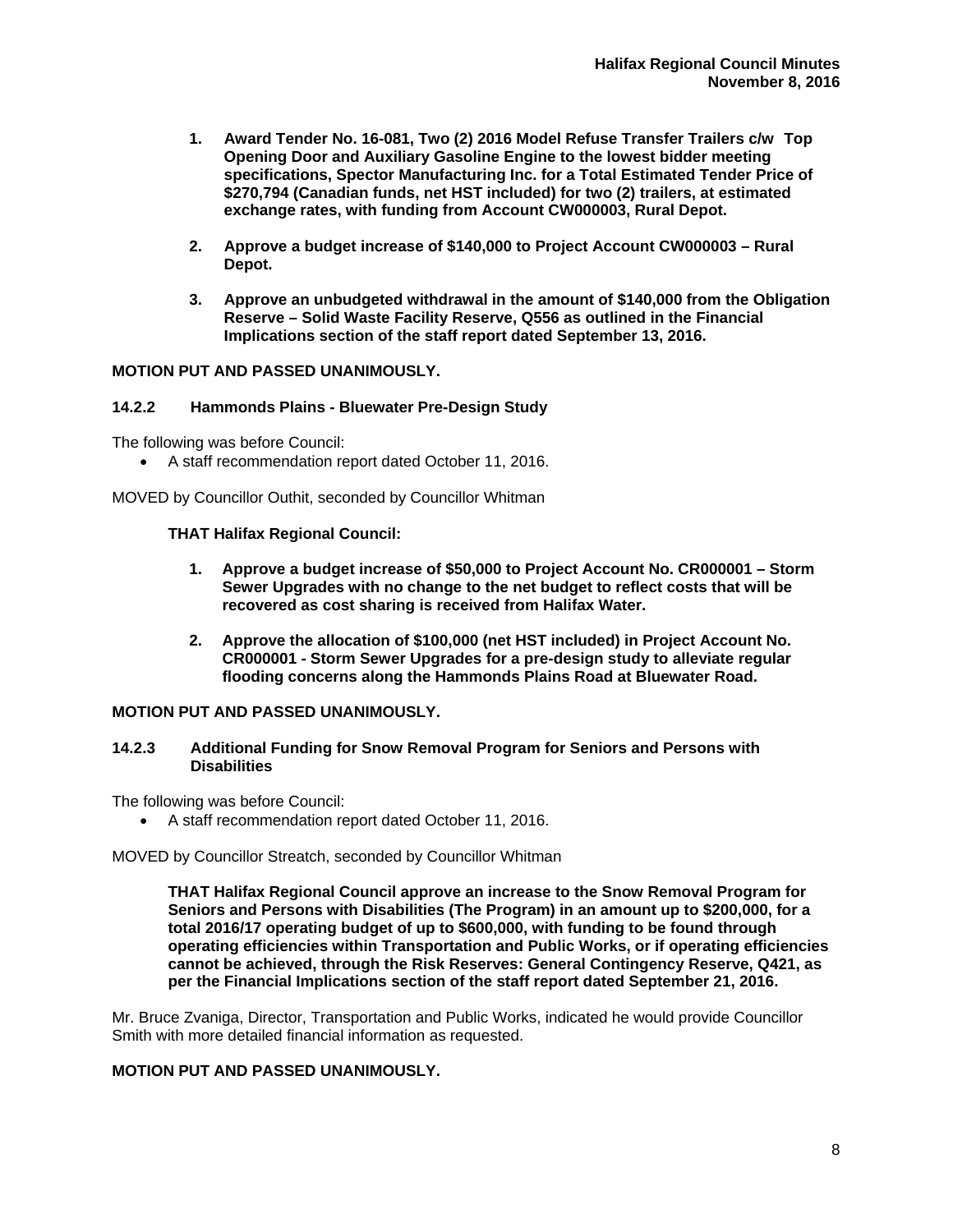# **14.2.4 Parking Ticket Management System**

The following was before Council:

A staff recommendation report dated October 19, 2016.

MOVED by Councillor Karsten, seconded by Councillor Nicoll

**THAT Halifax Regional Council increase Capital Project Cl990031 Parking Ticket Management System in the amount of \$108,000 to be funded from the Capital Fund Reserve to begin the implementation of the Parking Strategy Roadmap.** 

## **MOTION PUT AND PASSED UNANIMOUSLY.**

## **14.2.5 Allocation of Unplanned Revenue to Reserves**

The following was before Council:

A staff recommendation report dated October 19, 2016.

MOVED by Councillor Karsten, seconded by Councillor Whitman

**THAT Halifax Regional Council allocate the amount of \$18,024,000.00 to the Opportunity Reserve - Strategic Capital Reserve, Q606.** 

## **MOTION PUT AND PASSED UNANIMOUSLY.**

## **14.3 EXECUTIVE STANDING COMMITTEE**

## **14.3.1 2017 Council Meeting Schedule**

The following was before Council:

 A recommendation report submitted by the Chair of the Executive Standing Committee dated September 13, 2016; attached were a staff report dated June 30, 2016 and a revised proposed modified bi-weekly 2017 Council Schedule.

MOVED by Councillor Karsten, seconded by Councillor Nicoll

**THAT Halifax Regional Council approve the proposed 2017 meeting schedule as outlined in Attachment 1 of the Executive Standing Committee report dated September 13, 2016.** 

## **MOTION PUT AND PASSED UNANIMOUSLY.**

Not present: Councillor Outhit

## **14.4 TRANSPORTATION STANDING COMMITTEE**

## **14.4.1 Proposed Administrative Order 2016-002-OP, Respecting the Implementation of Local Street Bikeways**

The following was before Council:

A staff recommendation report dated September 26, 2016.

MOVED by Councillor Mason, seconded by Councillor Nicoll

**THAT Halifax Regional Council approve the Administrative Order respecting Local Street Bikeway Implementation as outlined in Attachment # 1 of the staff report dated September 15, 2016.**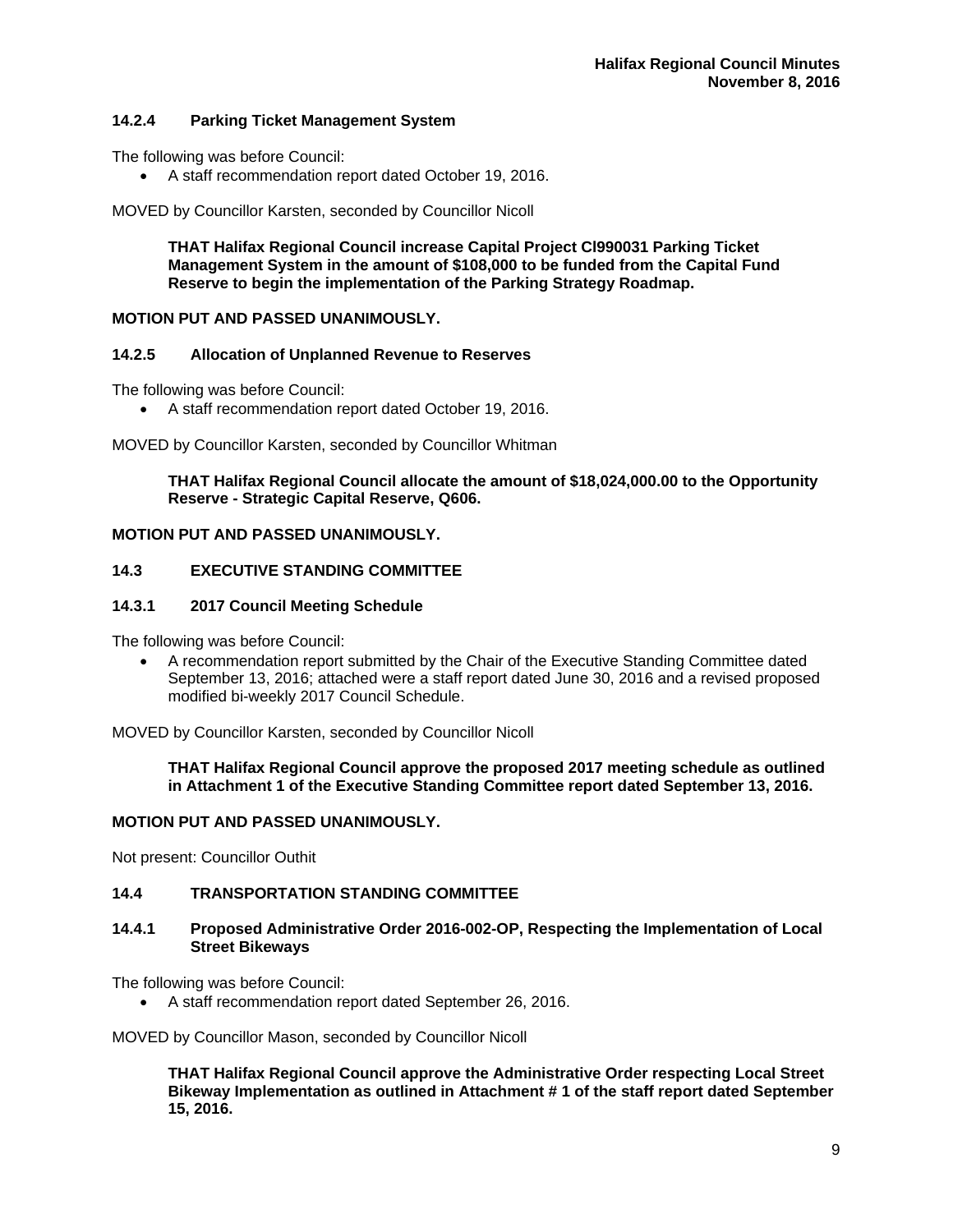## **MOTION PUT AND PASSED UNANIMOUSLY.**

Council recessed at 5:15 p.m.

Council reconvened at 6:00 p.m.

## **11. PUBLIC HEARINGS**

**11.1 Proposed Administrative Order SC-83,** Declaration of Surplus Property and Street Closure – Parcel DS-2, Doyle Street, Halifax

The following was before Council:

- A staff recommendation report dated August 20, 2016.
- A copy of the staff presentation dated November 8, 2016.
- An extract of draft minutes of the Regional Council meeting held on October 4, 2016.

Mr. John Dalton, Senior Real Estate Officer, Operations Support provided a staff presentation regarding Proposed Administrative Order SC-83. Mr. Dalton advised that this portion of Doyle Street had been declared surplus by Regional Council as per Administrative Order 50 on September 20, 2016.

Mayor Savage invited the applicant to come forward and address Council.

**Mr. Danny Chedrawe, President, Westwood Developments** spoke as the applicant. Mr. Chedrawe outlined efforts to improve the screetscaping on Doyle Street and provide additional parking dedicated to public use. He advised that the street would not be significantly narrowed, and he noted that neighbouring business owners have been supportive of the proposal.

Mayor Savage reviewed the rules of procedure for public hearings and opened the public hearing for anyone wishing to speak on the matter. The Mayor called three times for members of the public to come forward and address Council. There being none, it was MOVED by Councillor Whitman, seconded by Councillor Mancini

## **THAT the public hearing be closed.**

## **MOTION PUT AND PASSED.**

MOVED by Councillor Mason, seconded by Councillor Karsten

## **THAT Halifax Regional Council:**

- **1. Approve Administrative Order SC-83 to close a portion of Doyle Street that is at the rear of 5407, 5411, 5415, 5425 and 5435 Spring Garden Road (PID Nos 00077115, 00077123, 00077131, 40637738, 00473710 and 00077149, as shown as Parcel DS-2, in Attachment "A" of the staff report dated August 20, 2016.**
- **2. Authorize the Mayor and Municipal Clerk to enter into an Agreement of Purchase and Sale with Westwood Developments, or assignee, for parcel DS-2, as per the terms and conditions outlined in Table 1 of the Private Confidential Information Report dated August 20, 2016.**

Council entered into a brief discussion of the matter, noting that the road is wide and will still be able to accommodate parking on one or both sides.

## **MOTION PUT AND PASSED UNANIMOUSLY.**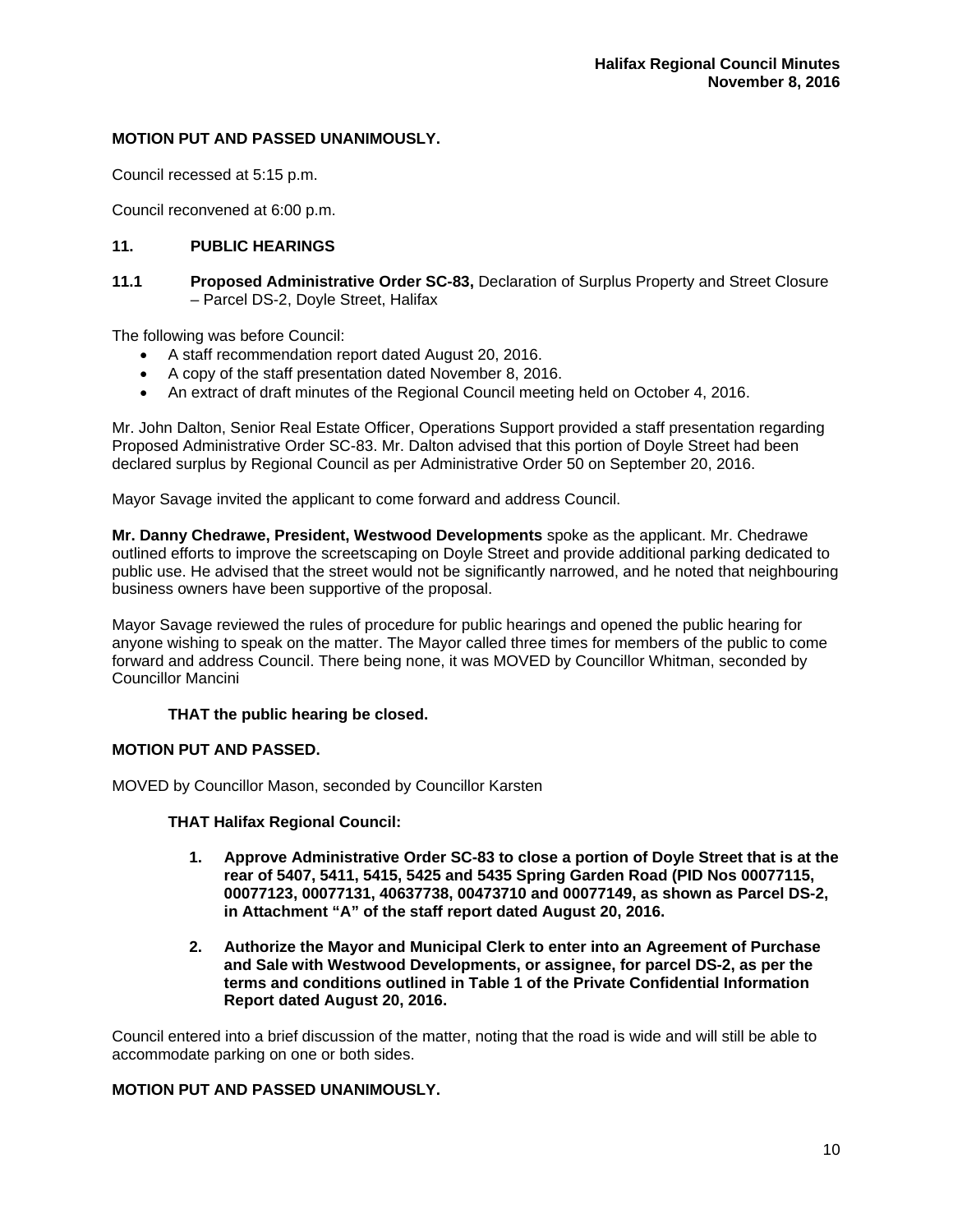**11.2 Case 20224 –** Amendments to the Sackville Municipal Planning Strategy, Sackville Land Use By-Law, Sackville Drive Secondary Planning Strategy and Sackville Drive Land Use By-Law, 900 & 902 Sackville Drive, Lower Sackville

The following was before Council:

- A recommendation report submitted by the Chair of the North West Community Council dated September 21, 2016; attached was a staff report dated August 26, 2016.
- An extract of draft minutes of the Regional Council meeting held on October 4, 2016.
- A copy of the staff presentation dated November 8, 2016.
- A copy of the applicant presentation dated November 8, 2016.

Mr. Tyson Simms, Planner II, Planning and Development provided the staff presentation on Case 20224 outlining the application from WSP Canada Inc. on behalf of J.D. Irving Ltd. for amendments to the Sackville Municipal Planning Strategy, Sackville Land Use By-Law, Sackville Drive Secondary Planning Strategy and Sackville Drive Land Use By-Law to allow the future expansion of the existing Kent Building Supplies Store located at 874 Sackville Drive, Lower Sackville. Mr. Simms advised that the proposed expansion includes additional parking and a new primary driveway access.

Mayor Savage invited the applicant to come forward and address Council.

**Ms. Anne Winters, Planner, WSP Canada Inc**, delivered the applicant presentation. Ms. Winters provided commentary with respect to the history of the subject property and details of the proposed redevelopment.

Mayor Savage reviewed the rules of procedure for public hearings and opened the public hearing for anyone wishing to speak on the matter.

**Mr. Brent MacKinnon**, Sackville Drive, expressed concern with the removal of trees adjacent to his property. He urged Regional Council to consider requiring a buffer to separate his property from the subject parking lot to dampen the sound of large trucks.

**Mr. Steven Bezer**, Connelly Road, commented that the treed area of the lot is not flat and will require excavation to be developed. He expressed concern regarding drainage as well as noise and light pollution.

**Ms. Leanna Fader,** Sackville Drive, advised that it is unclear where the boundary line between her property and the subject property is drawn. She also commented that there could be a drainage issue affecting her property and requested that a fence or vegetation buffer be required between the proposed development and the residential properties.

The Mayor called three times for any other members of the public wishing to speak on the matter to come forward. There being none, it was MOVED by Councillor Karsten, seconded by Councillor Nicoll

# **THAT the public hearing close.**

## **MOTION PUT AND PASSED.**

MOVED by Deputy Mayor Craig, seconded by Councillor Whitman

**THAT Halifax Regional Council approve the proposed amendments to the Sackville Municipal Planning Strategy, Sackville Land Use By-law, Sackville Drive Secondary Planning Strategy and Sackville Drive Land Use By-law as set out in Attachments A, B, C and D of the staff report dated August 26, 2016.** 

Regional Council entered into a discussion with Mr. Simms responding to questions of clarification. Key highlights include: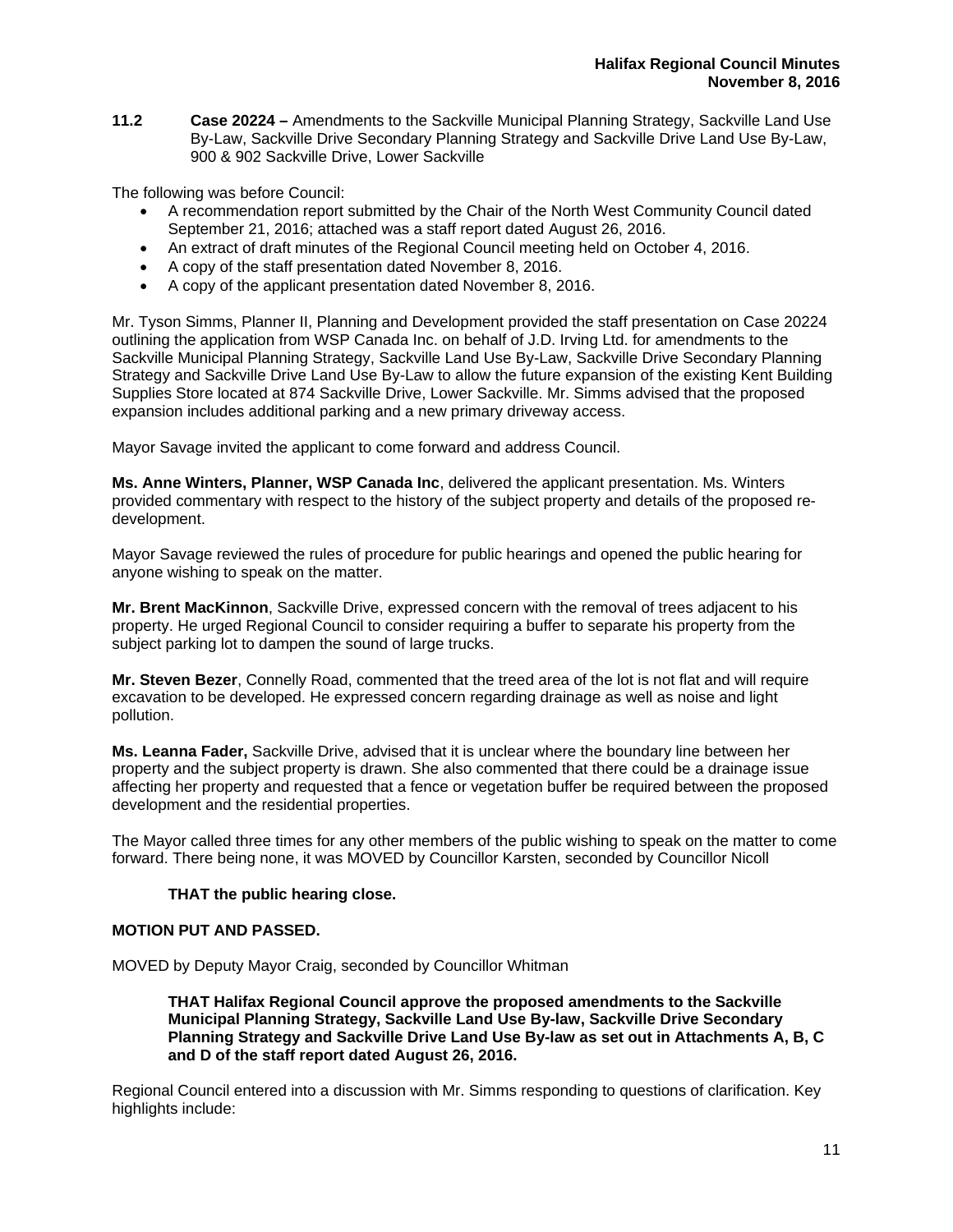- The applicant has signaled that they are open to considering a buffer, and this would be addressed when the Development Agreement is brought to the North West Community Council to consider possible amendments or discharge.
- If the Development Agreement is discharged at a later date, the Land-Use By-law would require a stormwater management plan and buffering between commercial and residential uses by way of fencing or vegetation.
- Councillors noted that the proposed new primary driveway access would relieve traffic concerns at the nearby intersection of Sackville Drive and Beaverbank Road; however, the parking lot expansion would facilitate additional cars and could increase area traffic.
- Mr. Simms advised that the traffic impact study submitted by the applicant and reviewed by staff demonstrates that the proposed development would not have a significant impact to traffic on Sackville Drive or the nearby intersection.

# **MOTION PUT AND PASSED.** (15 in favour, 2 against)

In favour: Mayor Savage, Deputy Mayor Craig, Councillors: Streatch, Hendsbee, Karsten, Nicoll, Austin, Mancini, Mason, Cleary, Walker, Adams, Whitman, Blackburn and Outhit.

Against: Councillors Smith and Zurawski.

Councillor Outhit left the meeting at 6:55 p.m.

## **14.4.2 Proposed Administrative Order 2016-006-ADM, Respecting Notification of the Removal of Marked Crosswalks**

The following was before Council:

 A recommendation report submitted by the Chair of the Transportation Standing Committee dated September 26, 2016; attached was a staff report dated August 22, 2016.

MOVED by Councillor Karsten, seconded by Councillor Whitman

## **THAT Halifax Regional Council adopt Administrative Order 2016-006-ADM, the Marked Crosswalk Removal Notification Administrative Order, as set out in Attachment 1 of the staff report dated August 22, 2016.**

Council entered into a brief discussion regarding the content of the public notification letter with Mr. Taso Koutroulakis, Acting Director, Transportation and Public Works responding to questions of clarification. Mr. Koutroulakis indicated that staff will review the form and design of the notification and consider additional information to be included such as directions to the nearest crosswalks.

## **MOTION PUT AND PASSED UNANIMOUSLY.**

Not present: Councillor Outhit

Councillor Outhit returned to the meeting at 7:13 p.m.

## **14.4.3 Proposed Amendment to Administrative Order 39, Respecting Taxis and Limousine Regulation – Schedule 5**

The following was before Council:

 A recommendation report submitted by the Chair of the Transportation Standing Committee dated September 26, 2016; attached was a staff report dated July 8, 2016

Notice of Motion was given on October 4, 2016.

MOVED by Councillor Walker, seconded by Councillor Mason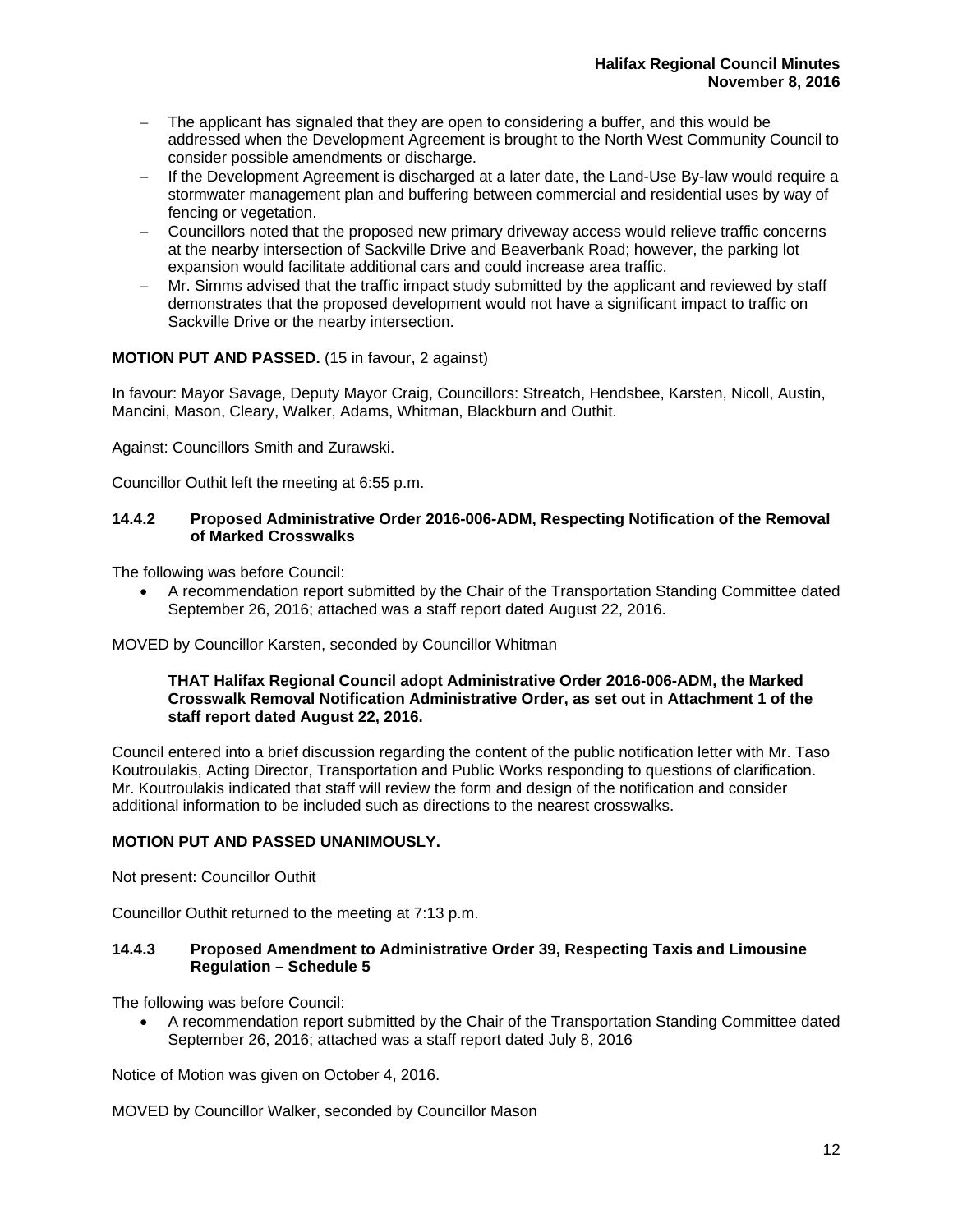**THAT Halifax Regional Council amend Administrative Order #39, Schedule 5, Respecting Taxi and Limousine Regulations, as set out in Appendix B of the staff report dated July 8, 2016.** 

## **MOTION PUT AND PASSED UNANIMOUSLY.**

## **14.5 BOARD OF POLICE COMMISSIONERS**

## **14.5.1 Roles and Responsibilities in Police Service**

The following was before Council:

 A recommendation report submitted by the Chair of the Board of Police Commissioners dated September 21, 2016; attached was a staff report dated August 22, 2016.

MOVED by Councillor Walker, seconded by Councillor Adams

#### **THAT Halifax Regional Council request that a staff report be prepared to:**

- **1. Review the current governance framework, roles, responsibilities, authorities and budget respecting the Board of Police Commissioners including the Memorandum of Understanding between the Board, HRM and RCMP, Legislation and By-law;**
- **2. Provide police services governance options, including consideration for realignment of the organization reporting structure, and/or responsibility transfer to improve governance, accountability, communication, policy and public service related to police services for the Halifax Regional Municipality and;**
- **3. Provide reporting and funding options for staff support of the Board of Police Commissioners.**

MOVED by Councillor Karsten, seconded by Councillor Streatch

#### **THAT Halifax Regional Council bring forward the Private and Confidential In Camera (In Private) Information Report 1 for discussion at an In Camera (In Private) meeting to be held on December 6, 2016, and defer discussion on this matter until after the In Camera (In Private) discussion.**

A brief discussion ensued, with several Councillors indicating that the report is needed to clarify the roles and responsibilities and address general governance concerns of the Board of Police Commissioners. Other members of Council advised that they would not be comfortable considering the motion without first having an In Camera (In Private) discussion of the Private and Confidential information report.

## **MOTION TO DEFER PUT AND PASSED.** (11 in favour, 6 against)

In favour: Mayor Savage, Deputy Mayor Craig, Councillors: Streatch, Hendsbee, Karsten, Nicoll, Austin, Mancini, Mason, Smith and Whitman.

Against: Councillors: Cleary, Walker, Adams, Zurawski, Blackburn and Outhit.

## **14.6 MEMBERS OF COUNCIL**

## **14.6.1 Councillor Karsten – Encroachment Policy and Enforcement**

The following was before Council:

A Request for Council's Consideration form submitted by Councillor Karsten.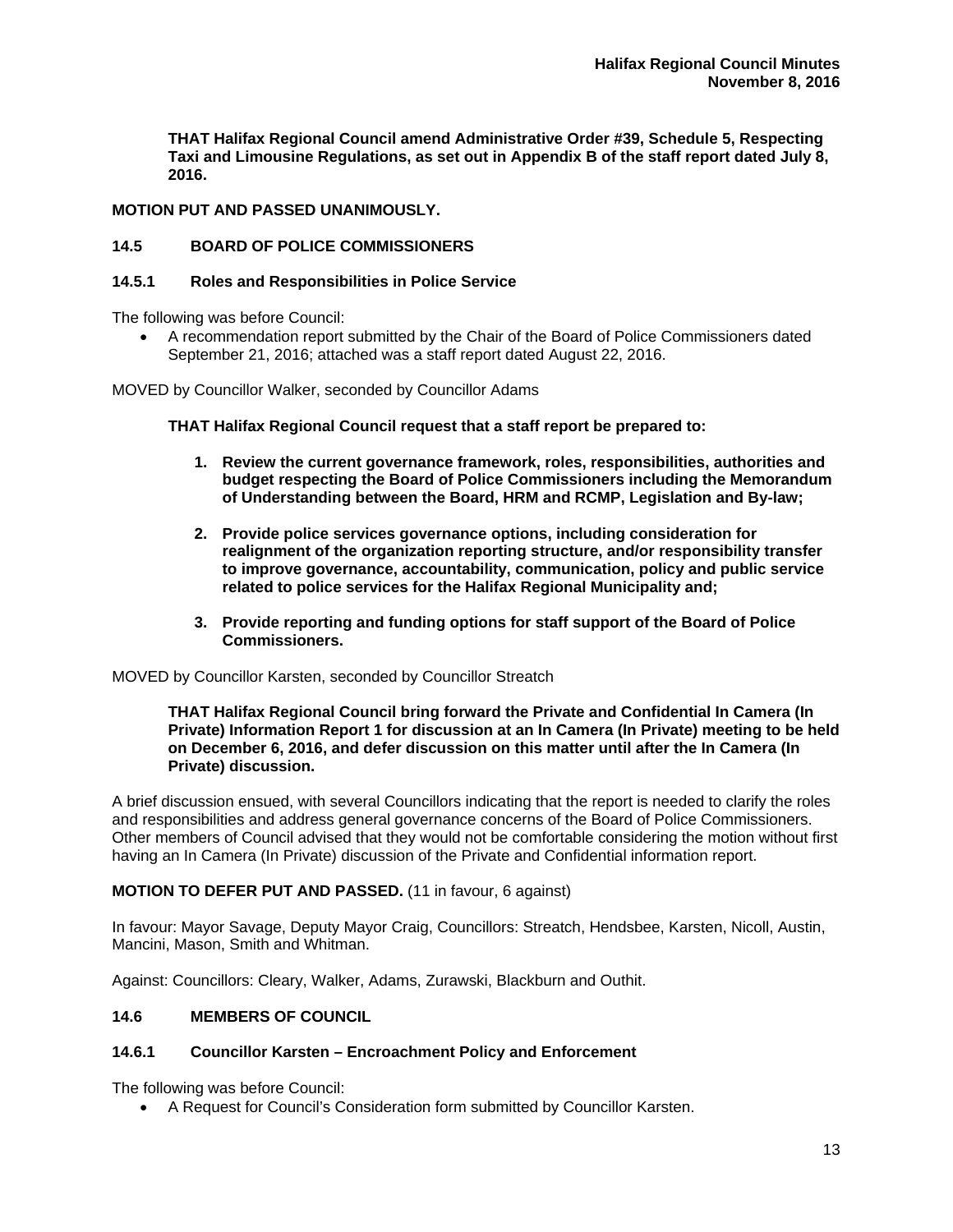MOVED by Councillor Karsten, seconded by Councillor Nicoll

**THAT Halifax Regional Council request a staff recommendation report regarding a clear policy to deal with encroachment onto public land in any form such as clear cutting trees/shrubs in a buffer zone around water bodies and/or buildings encroaching on public property (i.e. sheds encroaching on public lands); and, including budget implications.** 

#### **MOTION PUT AND PASSED UNANIMOUSLY.**

## **14.6.2 Councillor Mancini – Reinstating of the Former Lake Monitoring & Sampling Program**

The following was before Council:

A Request for Council's Consideration form submitted by Councillor Mancini.

MOVED by Councillor Mancini, seconded by Councillor Hendsbee

**THAT Halifax Regional Council request a staff report to consider the reinstating of the former lake monitoring & sampling program, undertaken by both Harbour East - Marine Drive Community Council (HEMDCC) and Halifax Regional Council (HRC).** 

## **MOTION PUT AND PASSED UNANIMOUSLY.**

## **15. MOTIONS**

## **15.1 Councillor Whitman**

MOVED by Councillor Whitman, seconded by Councillor Hendsbee

**THAT Halifax Regional Council request an addition to the motion approved by Council on May 24, 2016 as follows:** 

**"THAT Halifax Regional Council request a staff report to explore a pedestrian connection from St. Margaret's Bay Elementary to the St. Margaret's Bay Rails to Trails and the HRM ball field, playground and Bay waterfront access."** *to stipulate that the requested staff report also considers private road ownership and connection to the Old Chester Road and budgetary implications.* 

#### **MOTION PUT AND PASSED UNANIMOUSLY.**

## **16. IN CAMERA (IN PRIVATE)**

No In Camera session was held.

#### **17.1 Councillor Adams – Harrietsfield Water Treatment Systems**

MOVED by Councillor Adams, seconded by Councillor Walker

**THAT Halifax Regional Council direct staff to prepare a recommendation report to the Audit and Finance Committee respecting cost-sharing options with the Province of Nova Scotia regarding the ongoing maintenance of individual water treatment systems at eight residential well properties in Harrietsfield, and make a recommendation to Regional Council.** 

## **MOTION PUT AND PASSED UNANIMOUSLY.**